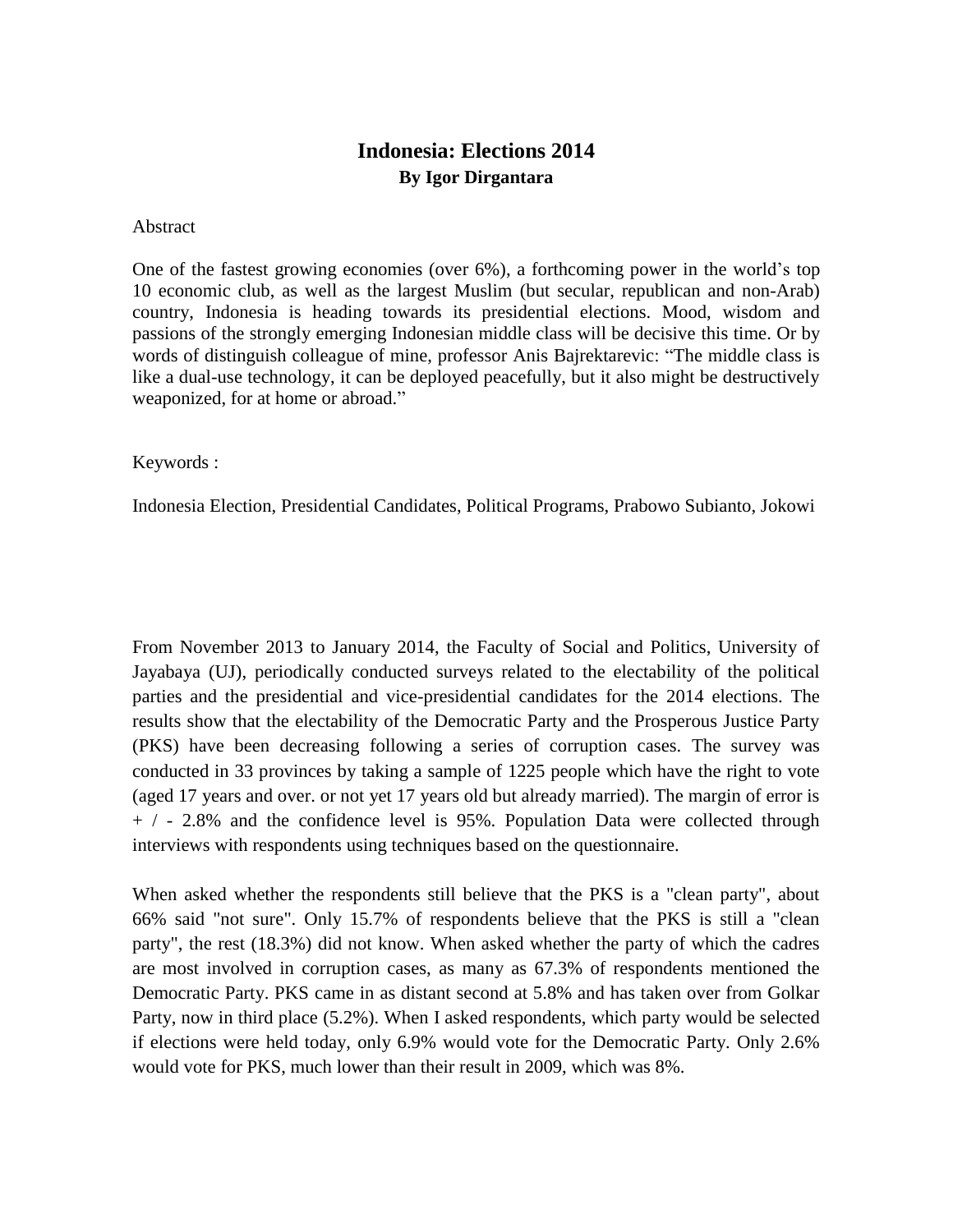In terms of electability, the Golkar Party remained in the top position with 18.9%. When referring to the results of a survey of various other research institutions, Golkar's chance to win the 2014 election seems pretty open. The Golkar Party is still being followed by PDI Perjuangan (PDI-P) with a rate of 16.8% electability. For the Partai Gerindra Party, which ended in eighth place in the 2009 elections, electability has now reached 10.3% and is in third place.



### **POLITICAL PARTIES ELECTABILITY**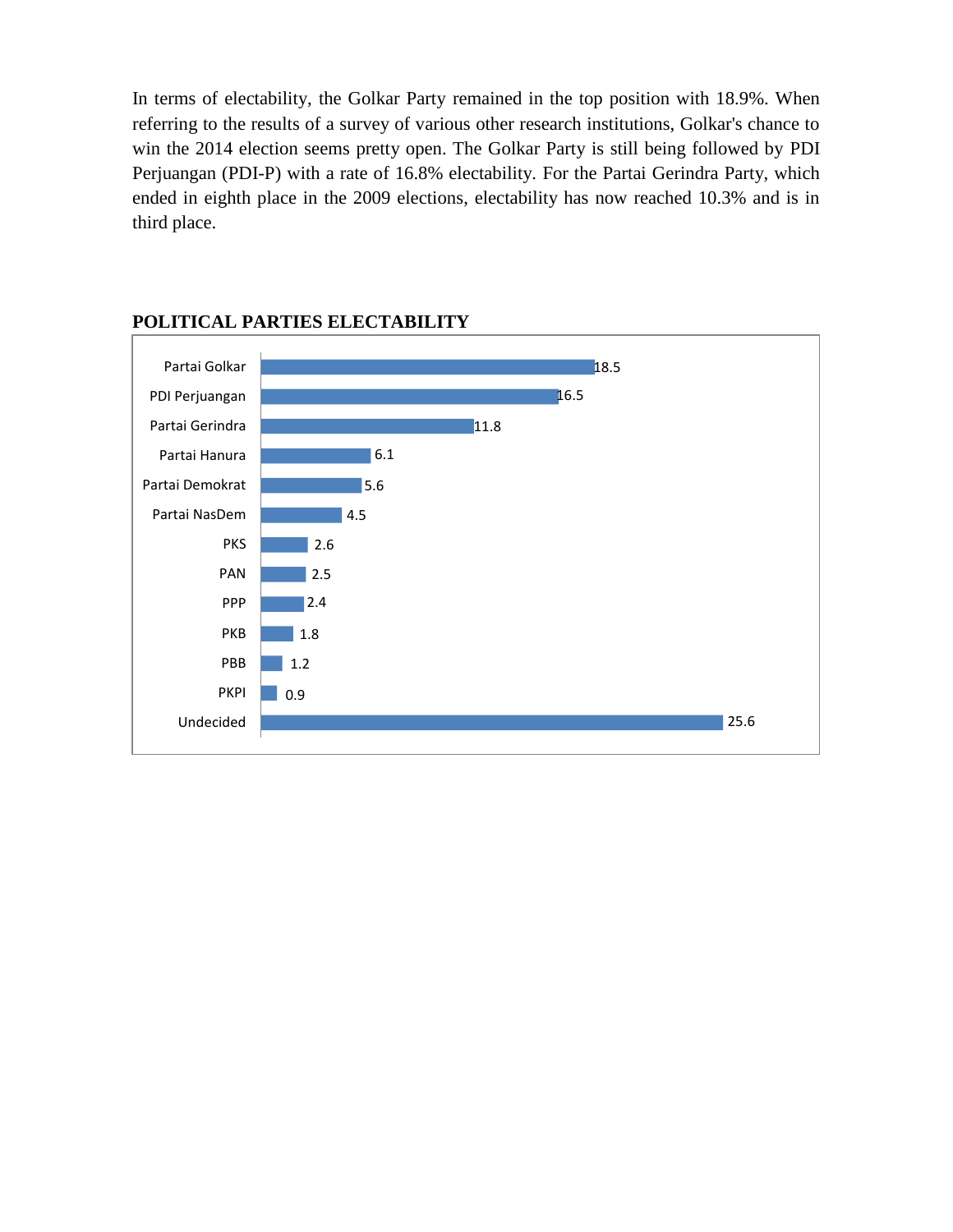

#### **PRESIDENTIAL CANDIDATE ELECTABILITY**

The high electability of the Golkar Party is apparently inversely proportional to chairperson Aurizal Bakrie (ARB), who stands in fifth position as presidential candidate, at 8.7%. This is far below Joko Widodo (Jokowi) who ranks as the first public option among the most potential candidates (15.1 %).

Jokowi is a symbol of new hope for the people. He is simple, honest and populist. Jokowi is showing togetherness between the leaders and the led. Jokowi reaches out to the public and often visits slums in Jakarta. If in the United States people were disappointed with the war on terrorism during the Bush Administration and elected Barrack Obama, it is possible that if Jokowi steps forward as a 2014 presidential candidate, Indonesian people will chose him because of their disappointment over the war on corruption under President Susilo Bambang Yudhoyono during the second period from 2009 to now.

On average, respondents said they agree that if Jokowi would run for the presidency, they would not be concerned if Jokowi finished his term first as Jakarta Governor in 2017. Only 26% of respondents would not agree. Jokowi, who is a PD1-P cadre, also received support from other party voters. For example, 26% of Golkar voters would choose Jokowi, as would 33.5% of Democratic Party voters, 13.8% of Gerindra voters, 35.1% of Hanura voters, 35.1%, 26.7% of PAN voters, and 59.5% of PKS voters. The passing of MPR Chairman Taufik Kiemas of the PDI-P should open the possibilities for younger party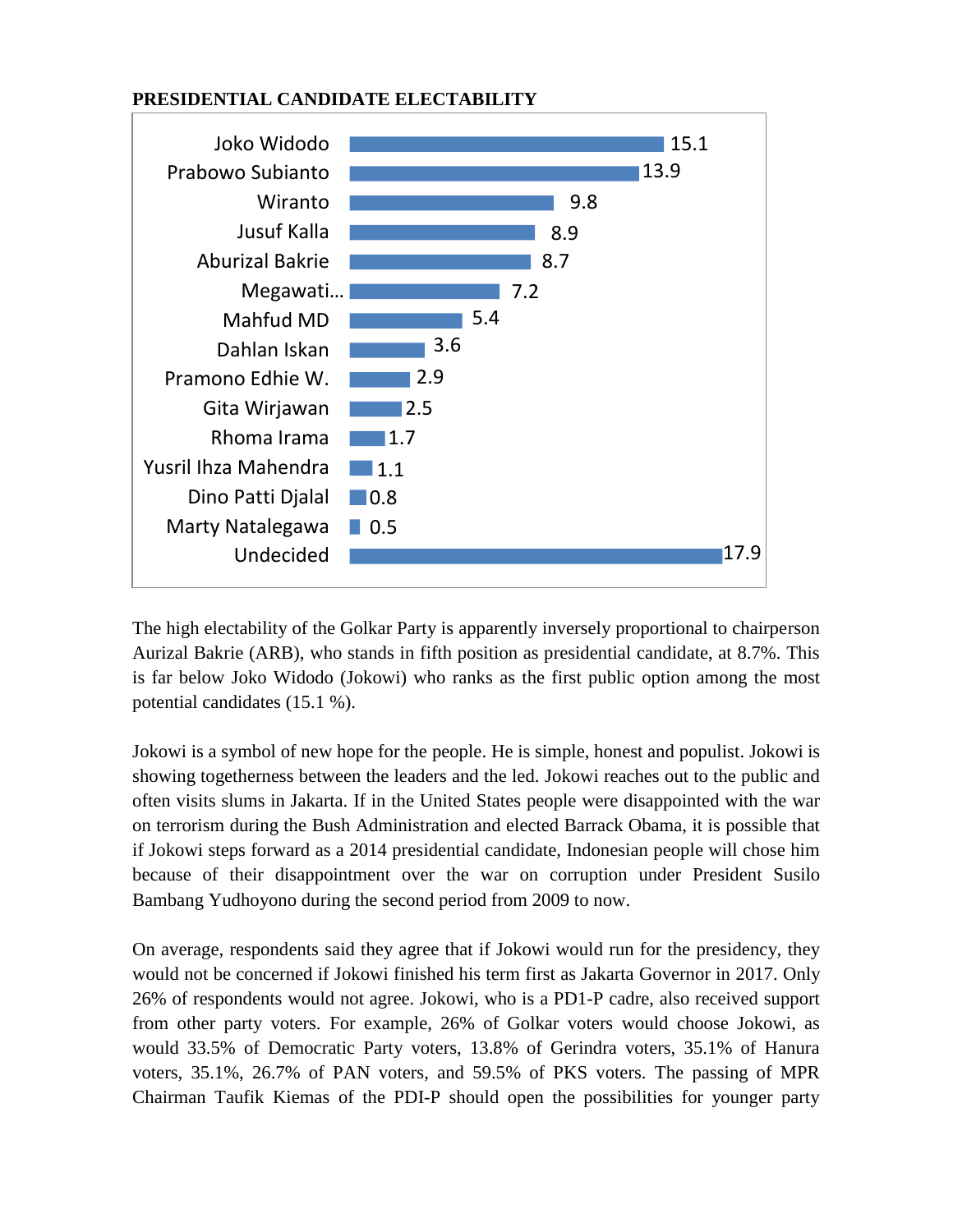cadre, such as Jokowi, to receive maximum support as opposed to proposing the older chairperson Megawati Soekarnoputri as candidate.

#### PRABOWO SUBIANTO VS JOKOWI

Jokowi's electability level surpasses its competitors. The nearest is only Prabowo Subianto (13.9%). But Prabowo Subianto and the Gerindra Party require extra effort to get support from other parties to form a coalition. For that he continued his guerrilla tactics to garner support and met with Hatta Rajasa (Chairman of the PAN) and Susilo Bambang Yudhoyono (Chairman of the Democratic Party (PD)). He was also diligent in communicating with a number of leaders of other parties, including the PDI-P. As a presidential candidate, Prabowo fits the bill on a number of levels. He was Megawati's running mate in her unsuccessful 2009 campaign, and he will have learned much from that. His reputation feeds the belief that Indonesia needs a return to assertive leadership, while his association with the former first family strikes a chord among the cross section of Indonesians who feel let down by democracy and who harbor a genuine nostalgia for the Suharto era.

It would be very interesting then if the two favored public figures do not get tickets in contestation. Other figures will pop up, among them: Megawati, Bakrie, Hatta Rajasa, Dahlan Iskan, Mahfud MD, Jusuf Kalla; and a new candidate will emerge. Those who follow the Partai Demokrat's convention will have opportunities: State Minister for State Owned Enterprises, Dahlan Iskhan, still chairing the convention, followed by Pramono Edhi Wibowo, Gita Wirjawan, Anis Baswedan, and Dino Patti Djalal among them. It is very likely that Democratic Party will step down from their status of incumbent in the next general election of 2014. If their kept their position as the top third, there will still be a chance to nominate their convention winner as presidential candidate - even though they would need to do a coalition with other parties. If not, their candidate will only be feasible as a potential vice president candidate.

Currently, the candidates are not dealing with an incumbent or candidate supported by the ruling party. Even Jokowi and Prabowo come from the opposition party. These two figures represent the antithesis of Susilo Bambang Yudhoyono. Jokowi is a rustic figure, representative of the common people, simple, and informal while Yudhoyono is elegant, charming, and formalistic. Prabowo represents nationalistic thinking, assertive, and propeople. This is in contrast with the image of Yudhoyono who more interested in nondomestic issues and foreign investment, is closer to the elite, and too cautious in decision making.

All of this indirectly answers the two questions presented at the beginning of this piece. The 2014 presidential election is not as simple as one might imagine, especially as seen by the spread of electability numbers of various polls. The numbers are not fully pro Jokowi. Still, there is a possible rise of surprises.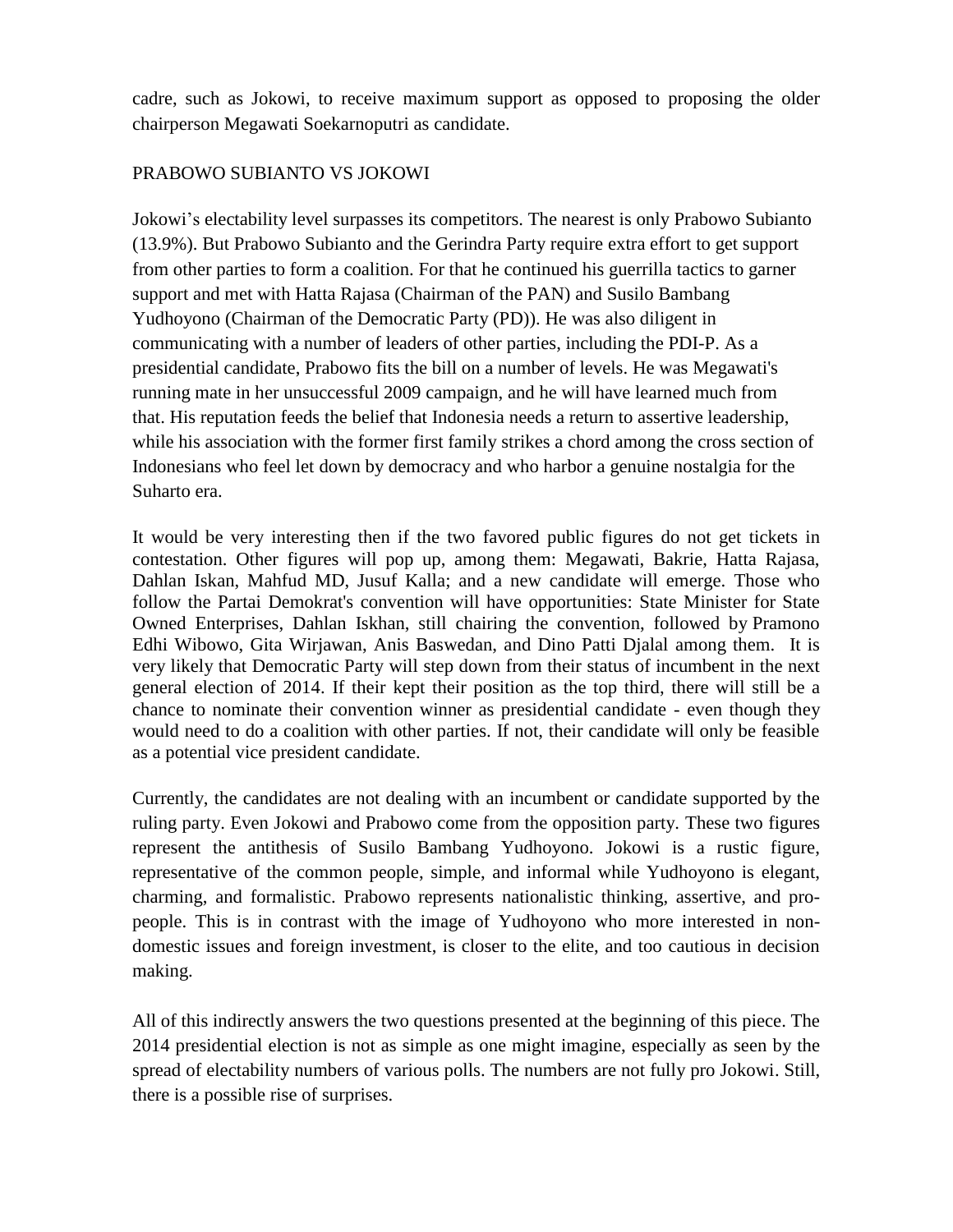- First, if the Court annulled the candidacy requirement of 20 per cent to three per cent.
- Second, if there is a mistake of Jokowi as governor and his supporters. The fanatical supporter's attitude as shown in the world of social media and the birth of Pro Jokowi movement has a weak point of its own.
- Third, if a figure exists that could encapsulate all the expectations of the voters. Prabowo Subianto, who has a handicap in the past, was accepted because he carries this message. This expectation is also reflected in the high popularity of Dahlan Iskan and Jusuf Kalla.

Still, the popularity of the President also shows that the public wants harmony, order, and decency. On the other hand, the public is still easily swept away by advertising and traditional loyalty. The color of pragmatism is a reality that remains in any society.

## PROGRAM PARTY

Based on the findings in the survey, people crave the emergence of an alternative leadership figure. The people like leaders who have integrity, and who are honest, clean, populist, and have a strong commitment to the reform agenda that includes the eradication of corruption, and a good track record. The people would consider a candidate who has the ability to solve national problems, especially economic problems.

From results in various surveys, Prabowo Subianto is by far the strongest competitor for Jokowi in the elections. The public perceives Prabowo as a firm and bold figure. He is also considered to have the capability to solve Indonesia's chronic problems: corruption, poverty, and security. He is considered by many as the candidate with the clearest and definite vision and mission compared to others. Prabowo is clearly supported by Gerindra party as their 2014 Presidential Candidate, whereas Jokowi, who still leads other 2014 presidential candidates, is still waiting to be nominated by his party. Meanwhile, the main problem for Prabowo centers on whether Gerindra will be able to break through the 20 percent parliamentary threshold required, in order to avoid being forced to form a coalition with other parties and be able to nominate their own candidate(s). Moreover, nominating Prabowo Subianto as their presidential candidate is a must for them. If Gerindra is able to achieve 20 percent of legislative slots, then the next strategy for Prabowo is to choose at vice president candidate who would be able to widen the public's support for him.

In general, the results of the survey show several trends:

*First*, there is a real possibility that the Democratic Party will be replaced as the largest political party by Golkar or PDI-P. The apparently never ending internal conflicts regarding alleged involvement of some party leaders in a number of corruption cases is damaging the Democratic Party and this could last into next year. There is also the issue of dynastic politics, of which President Susilo Bambang Yudhoyono is often criticized. Therefore, the desire of the Democratic Party by President Yudhoyono to hold the Democratic convention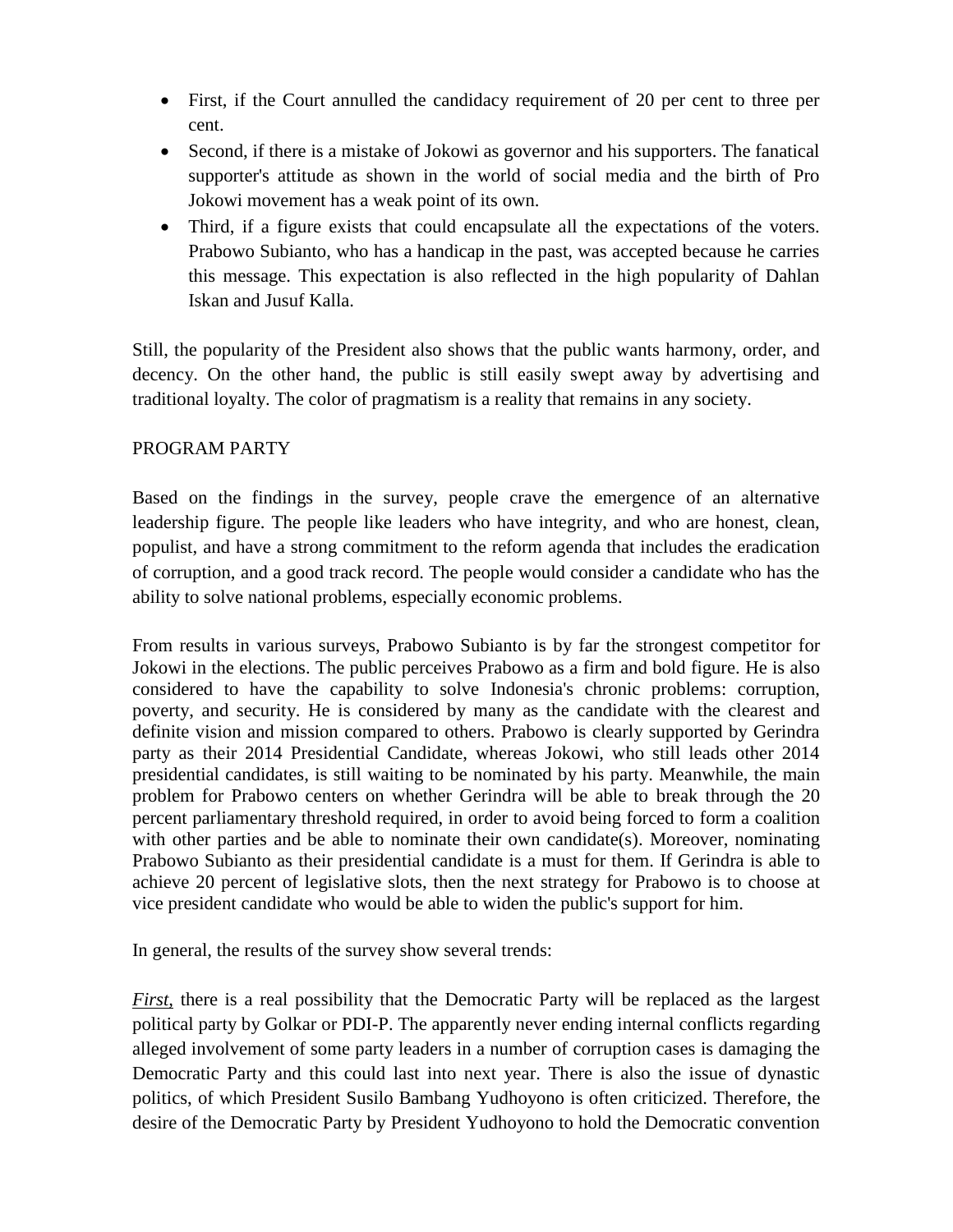later in July-August 2014 could be interpreted as an effort to increase the popularity and electability.

*Second,* the political map in the House of Representatives will likely become much simpler due to the decreasing number of political parties that will achieve national parliamentary seats, as the parliamentary threshold is increased from 2.5 to 3.5 percent.

*Third*, it is possible that the largest political party will not get more than 30 percent. Therefore, seats are more evenly distributed over all parties participating in the elections. There is an abundance of opportunities from swing voters for parties to target. Parties with a good image or with the ability to improve their image will be viewed positively by these voters. But parties whose image is not, will likely lose disproportionally. The PDI-P and Golkar Party tend to have a stable electorate.

*Fourth,* there is the possibility that Islamic and Islamic-based political parties (National Mandate Party - PAN, the National Awakening Party - PKB , the Prosperous Justice Party - PKS. the Crescent Star Party - PBB and the United Development Party-PPP) will be eliminated in the 2014 election. Factors for this include public policy mistakes made by these parties, and the absence of presidential candidates or high profile leaders. The declining electability of Islamic parties could bring about "poros tengah" (central axis) discourse for a coalition between Islamic parties, as there are still potential votes from the mostly Muslim Indonesian population.

*Fifth*, the 2014 election has the momentum of the transition generation. Currently, only the PDI-P and the Democratic Party give ample space for the emergence of young leaders in 2014. About 40-70% of the productive age group (18-40 years) who become potential voters wants change in 2014. The Democratic Candidates convention in November 2013- March 2014 has a chance to end the gerontocracy (rule led by the majority of the elderly) in Indonesia. In the 2014 general election, there will be the potential of novice voters; most of them internet users, as large as 40 percent of the total voters. Therefore, campaigns using social media could be effective to generate their votes.

*Sixth*, is the tendency of those who do not use their right to vote in the upcoming election (abstentions). This is also reflected in the considerable number of swing voters, i.e. those who do not or not yet provide a political choice (undecided voters). It is also visible in a floating mass who are disappointed in the current ruling political parties and in transactional politics (horse-trading). Young people are seen to have the ability and integrity, and candidates matter more than political parties.

*Seventh,* politics is always concerned with probabilities. Therefore, manuvers, strategy, and the choice of political party elites will remain crucial in the 2014 election beyond the limits in the program and the issues or platforms of each party. In this context, the practice of money politics will still be used to expand support, followed by highly flexible political maneuvering to serve the needs and interests of the parties and their leaders.